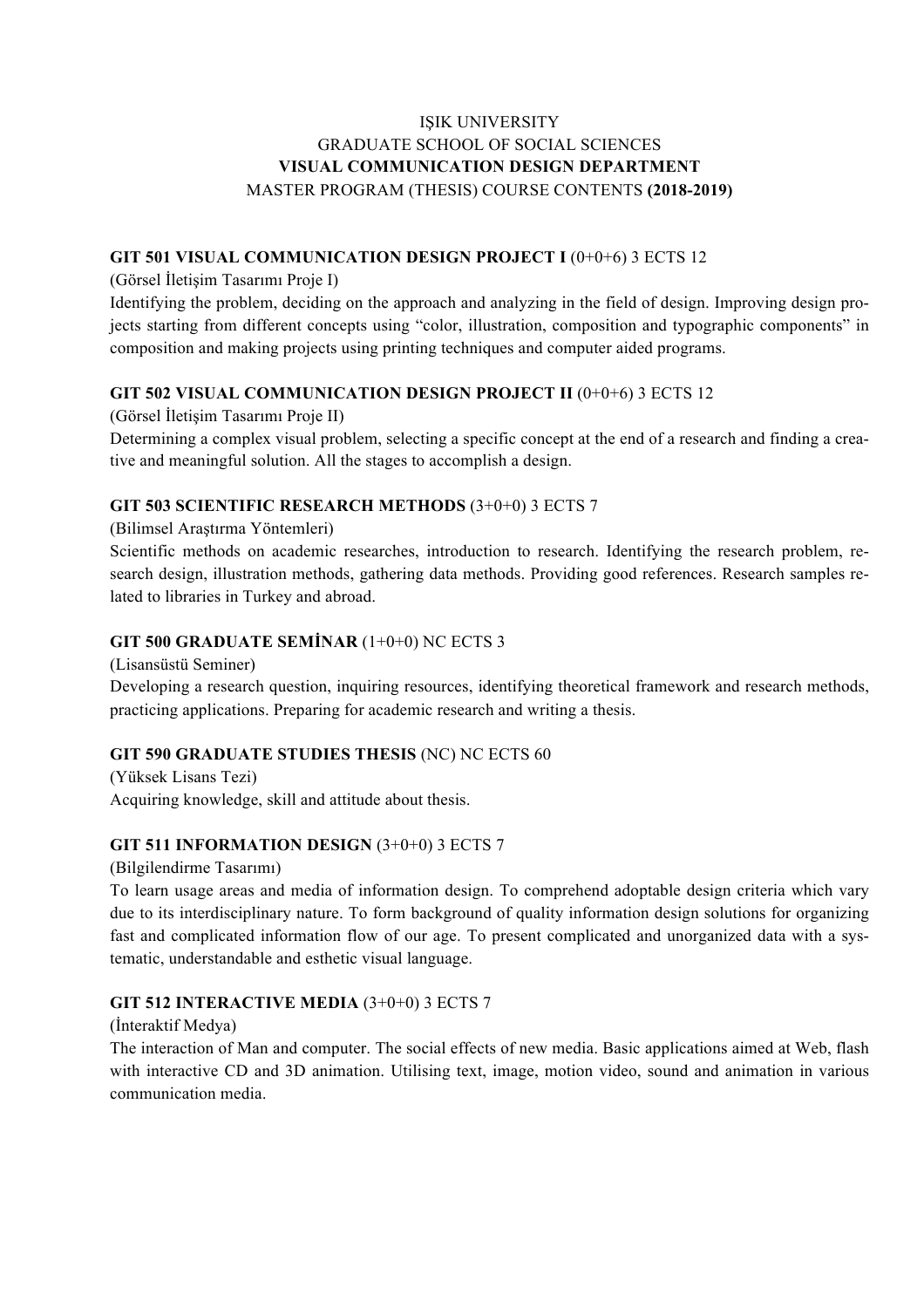## **GIT 513 EXPERIENCE DESIGN** (3+0+0) 3 ECTS 7

#### (Deneyim Tasarımı)

Experience design is a new approach which concerns all areas of design. Experience is also designed in any design process (product, graphic, service, event, space, etc.) and has a holistic effect on user. To explain design dimensions with examples, to gain students the ability of analyzing various experiences, developing an idea and designing an experience.

## **GIT 514 DESIGN MANAGEMENT** (3+0+0) 3 ECTS 7

#### (Tasarım Yönetimi)

Applications of management, marketing and branding in fields where creativity and design become prominent. The basics, creativity, and design processes, strategy and management issues of these sectors.

#### **GIT 515 VISUAL ANALYSIS TECHNIQUES** (3+0+0) 3 ECTS 7

(Görsel Çözümleme Yöntemleri)

Fundamental theories related to visual reading and esthetics. The application of Semiology in disciplines such as Architecture, Plastic Arts, Industrial Design, Graphic Design, etc.

## **GIT 516 HISTORY AND THEORY OF DESIGN** (3+0+0) 3 ECTS 7

(Tasarım Tarih ve Kuramları)

The stages of development of the concept of design in the world and in Turkey, the phases of design throughout ages. The structure and nature of design process, principles, rules and theories of design activities.

## **GIT 517 ENTREPRENEURSHIP IN DESIGN** (3+0+0) 3 ECTS 7

(Tasarımda Girişimcilik)

Concepts related to entrepreneurship. Creativity and innovativeness of entrepreneurship in design. Protection of brands and designs. Business ideas in entrepreneurship, preparing a business plan, management of business plan, finance and production plans. Entrepreneurship stories and case studies.

## **GIT 518 DIGITAL ILLUSTRATION** (3+0+0) 3 ECTS 7

(Dijital İllüstrasyon) History and theory of illustration, the importance of digital illustration. Techniques of digital illustration. Production of digital illustration to be used in mass communication for modern-day media.

## **GIT 519 DIGITAL GAME DESIGN** (3+0+0) 3 ECTS 7

(Dijital Oyun Tasarımı)

History of toy design, its basic concepts, logic of team work, graphic reality in games and their pedagogical aspects. Kinds of digital games and their influence. Design process of digital games.

## **GIT 520 KINETIC TYPOGRAPHY** (3+0+0) 3 ECTS 7

(Kinetik Tipografi)

Ways of visual expressions with fonts, usage of fonts as plastic forms. Applied studies in animated graphic design area with the help of basic typographic design concepts in parallel to changing technology.

## **GIT 521 ANIMATION TECHNIQUES** (3+0+0) 3 ECTS 7

(Animasyon Teknikleri)